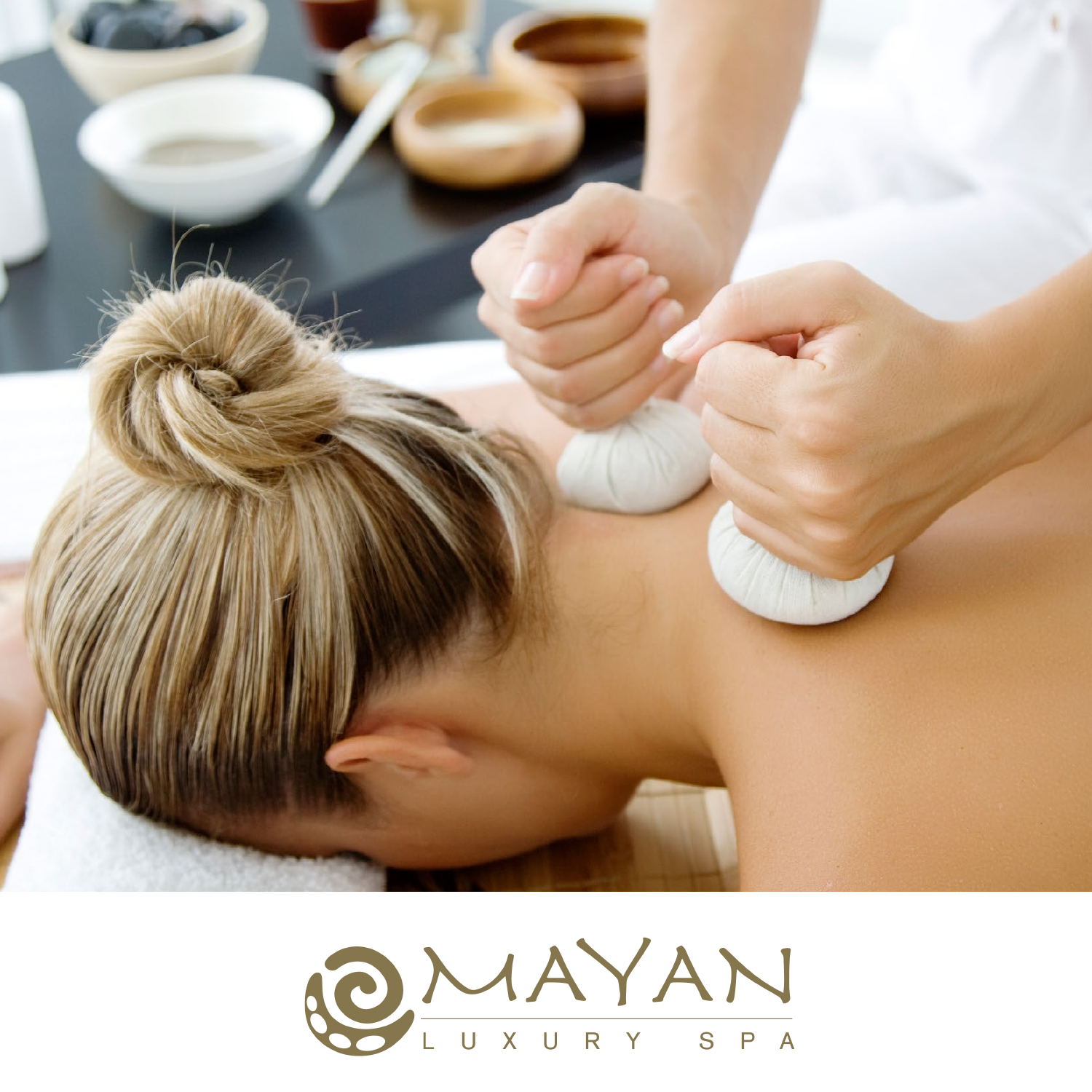*Facials*

#### *MADE TO MEASURE 55 MIN 75€*

Designed to be tailor-made for your individual skin needs through blended active serums, masks and aromatic intensive complexes. A skin diagnosis to create your own beauty prescription:

*· Balancing · Firming · Soothin*

### *HYDRA EXPRESS 25 MIN 45€*

A powerful express skin replenishment treatment ideal for quick and instant results. Immediately refreshes and hydrates the skin, leaving it soft, supple and revitalized.

*Mayan Signature Packs*

*JETLAG CURE 75 | 105 MIN 125€ - 150€*

*Start by selecting one of our Mayan Massages 50*  or 80 minutes to revitalize your body, followed by an Express Facial with Anne Semonin products that revitalizes your skin, allowing you to relax and adapt to the new timeline. Great to jump start your body and fight travelers' insomnia.

# *THE TOTAL MAYAN EXPERIENCE 90 MIN 170€*

An amazing body exfoliation of salt flower to remove dead skin cells and toxins, followed by a massage with anti-aging serum that dissolves the salt and penetrates the skin. Finish with our Made *to Measure Facial leaving your skin luminous and rejuvenated.*

*Mayan Massages*

# *TS'AAL 30 | 50 | 80 MIN DEEP TISSUE MASSAGE 55€ - 90€ - 125€*

*Focusing on the deeper layer of muscle tissue to release chronic patterns of tension in the body. Ideal to invigorate your body.*

# *KA'A KUXTAL 40 MIN JETLAG MASSAGE 65€*

Designed to release tension and combat tight muscles. Ideal for recovering from a long trip or tiredness. Helps your body to adapt to the new timeline by relaxing and fights insomnia.

### *TUUKUL 30 |50 | 80 MIN*

*MAYAN HOLISTIC MASSAGE 55€ - 90€ - 125€*

Full body relaxing massage combined with botanical oils and serums to reduce stress. A journey starting with the local Mayan Culture's rituals and sounds to re-establish the body's natural balance.

# *YAAL OOK 30 | 50 MIN MAYAN REFLEXOLOGY 55€ - 90€*

An ancient art of healing and wellbeing connecting and balancing the body's energy channels by stimulating the reflex points on your feet.

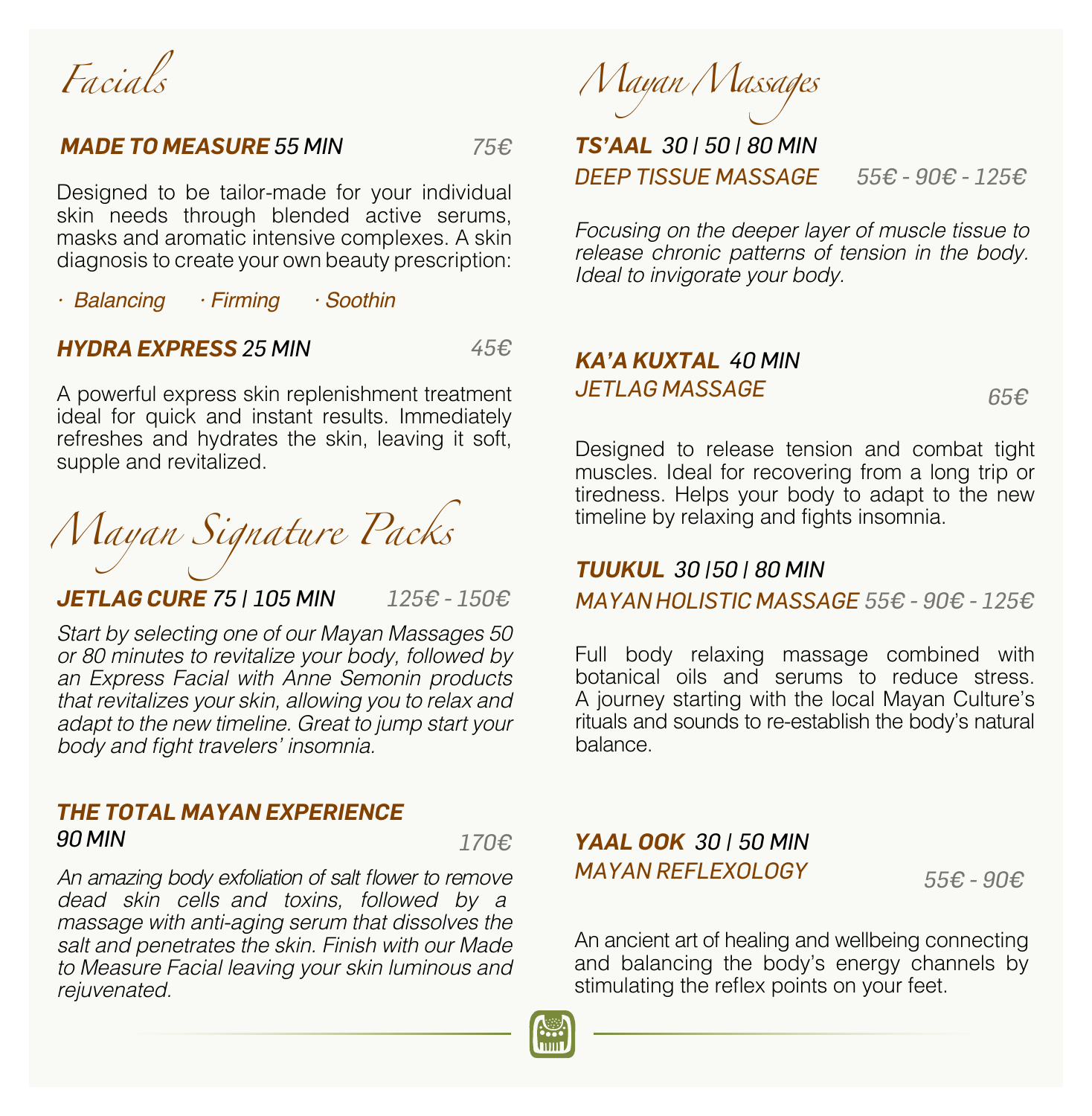

Sounds, rituals and traditional Mayan treatments combined with the French exclusive and prestigious luxury cosmetics brand Anne Semonin, will make your spa experience unforgettable.

Submerge yourself into the Mayan Culture and let us pamper you…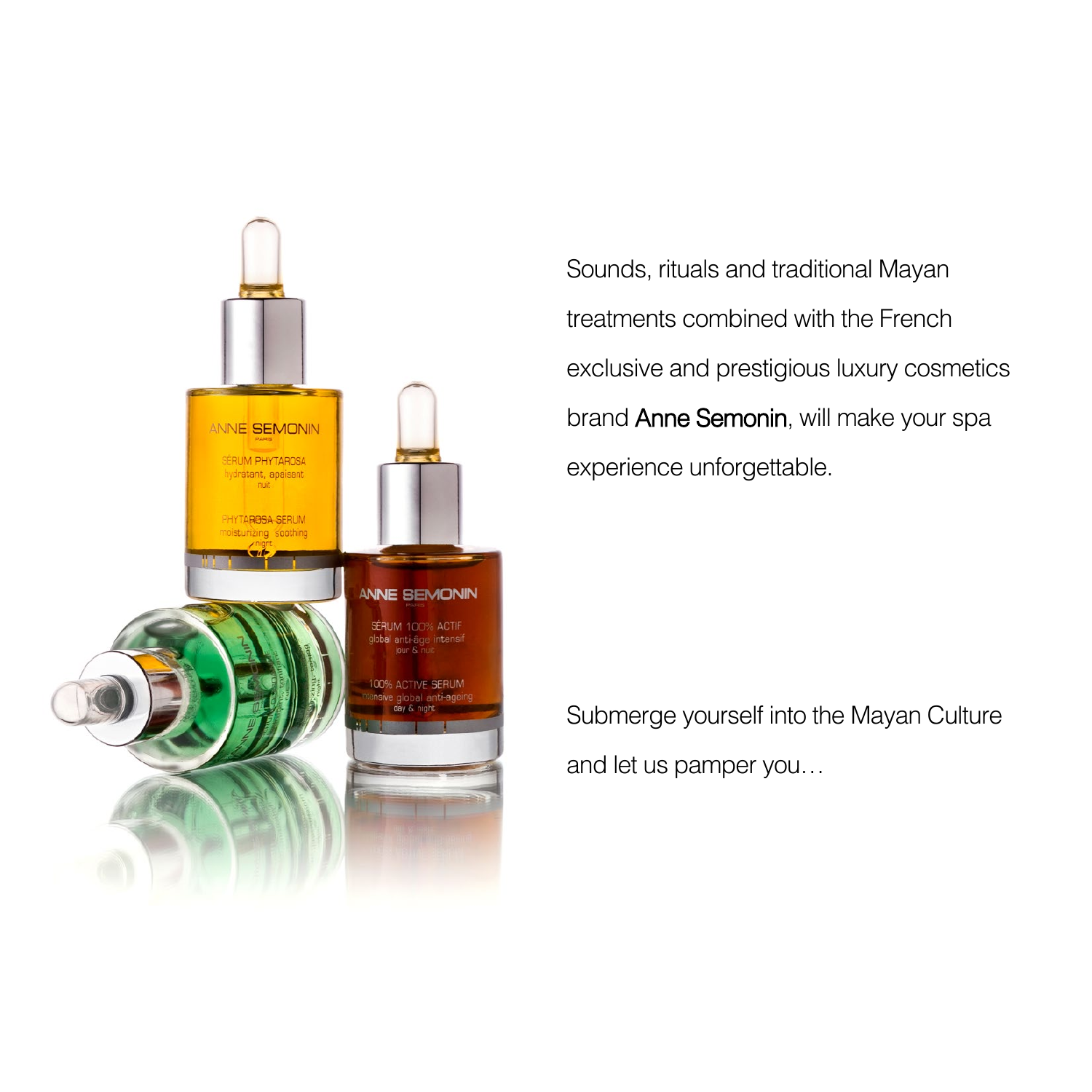*Mayan Signature Rituals Luxury*

### *CHUUN NAK' MAYAN ANCIENT RITUAL 60 MIN 110€*

*Traditional Mayan healing techniques of energy*  flow, combined with ancient massage methods done with wax of aromatherapy candle create *this unique treatment. Focusing on the*  abdomen, an area which stores and processes many of our human emotions this massage *concentrates on reopening blocked energy paths and releasing negative energies.*

#### *MAYAN ENERGY HOT & COLD STONES 60 MIN 110€*

Obsidian Hot Stones imported from Mexico are well known for their heat retaining abilities and for conducting energy. Relieves muscle tension, *stimulates circulation and improves joint mobility to balance the energy of your body.*

# **MAYANLUXURY SIGNATURE RITUAL** *60 MIN 120€*

Total relaxation achieved thru a massage of hot herbal sachets applying special essential oils. This ritual maximizes your senses giving you a total state of wellbeing, leaving your body and soul revitalized, peaceful and balanced. A must…